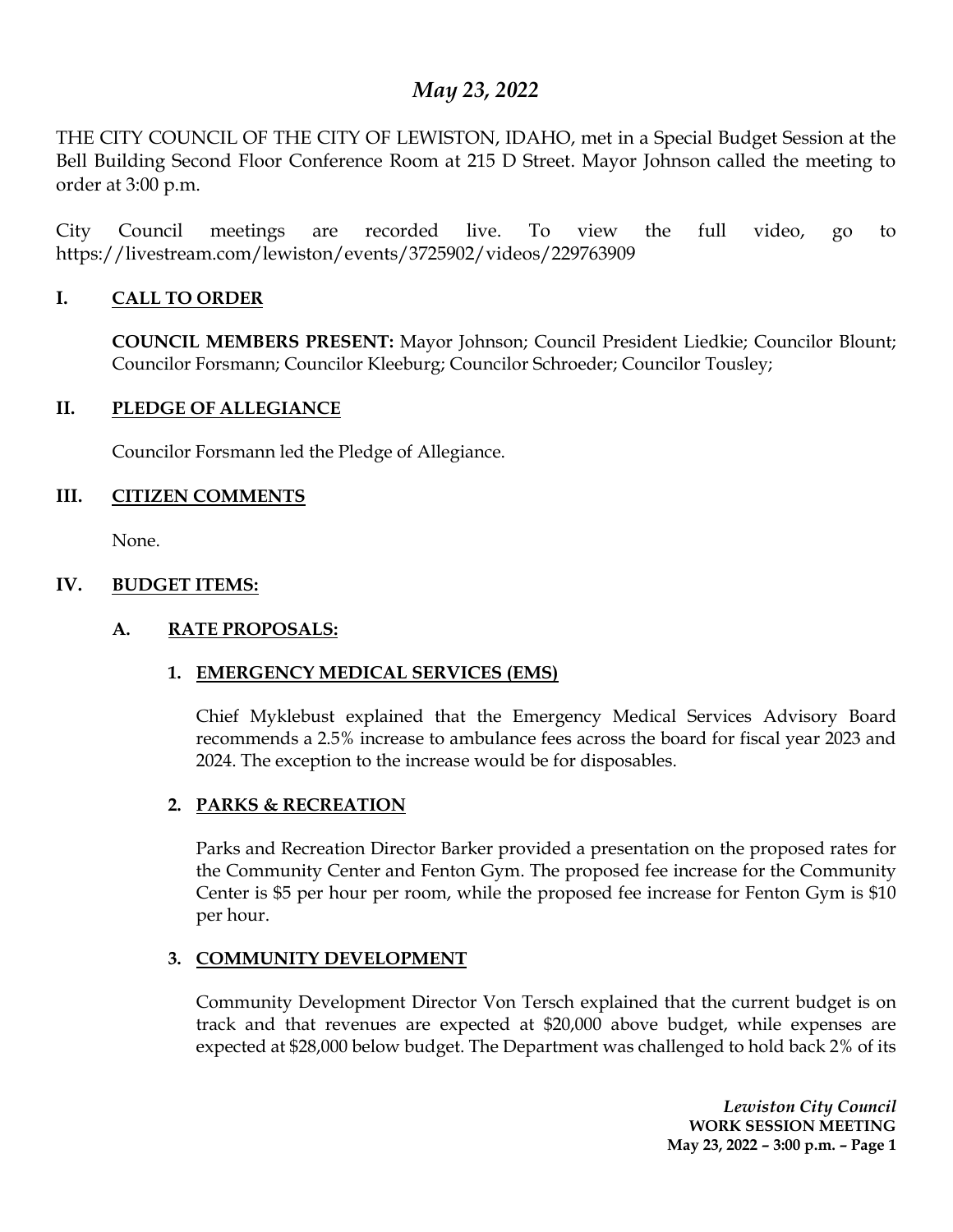budget, which amounted to \$20,945, and was able to hold back a total of \$22,360. She proposed a fee increase of 2.5%, rather than the Consumer Price Index (CPI) recommended roll up of 8.7%, which would save the business community \$66,392 in the 2023 fiscal year.

#### **4. WATER**

Public Works Director Johnson explained what rates go towards, such as capital improvements, debt service and operations. The initial rate, per the previous Council adopted FCS Utility Financial Plan, was a 5.25% increase but the recommended rate is a 3.25% increase for fiscal year 2023.

#### **5. WASTEWATER**

Public Works Director Johnson explained the initial rate, per the Council adopted FCS Utility Financial Plan, was a 3.25% increase, but the recommended rate is a 1.25% increase for fiscal year 2023.

### **6. SANITATION**

Public Works Director Johnson explained the proposed rate is a 3% increase for fiscal year 2023. The highest commodity being paid is fuel and the current contract has a fuel escalator clause, which is expected to update in June due to fuel increases. Director Johnson also noted he is working with FCS to re-evaluate the rates and hoping to have a better recommendation.

#### **7. PUBLIC WORKS FEES**

Public Works Director Johnson proposed no change to easements, plats, and right of way vacation fees and a 0-10% increase, per the Consumer Price Index (CPI), to right of way permit fees and administrative, preliminary and final plat fees. He concluded his proposal by showing a utility bill comparison for a single family home, which showed a total increase of \$119.52 for the current fiscal year and reflected a total increase of \$122.40 for fiscal year 2023.

#### **B. HUMAN RESOURCES:**

Human Resources Director Province provided a brief history of the Benefit Plan Trust, which allows the City to pay for insurance. Trustees are responsible for managing and administering the trust assets as fiduciaries in the interest of the participants and the plan for the purpose of providing benefits under the plan to employees and their dependents, and paying reasonable expenses of administering the Trust and Plan.

Continuing, Ms. Province ran through plan information, financials and renewal information. She then moved on to the Cost of Living Adjustment (COLA) which is based upon the U.S.

> *Lewiston City Council* **WORK SESSION MEETING May 23, 2022 – 3:00 p.m. – Page 2**